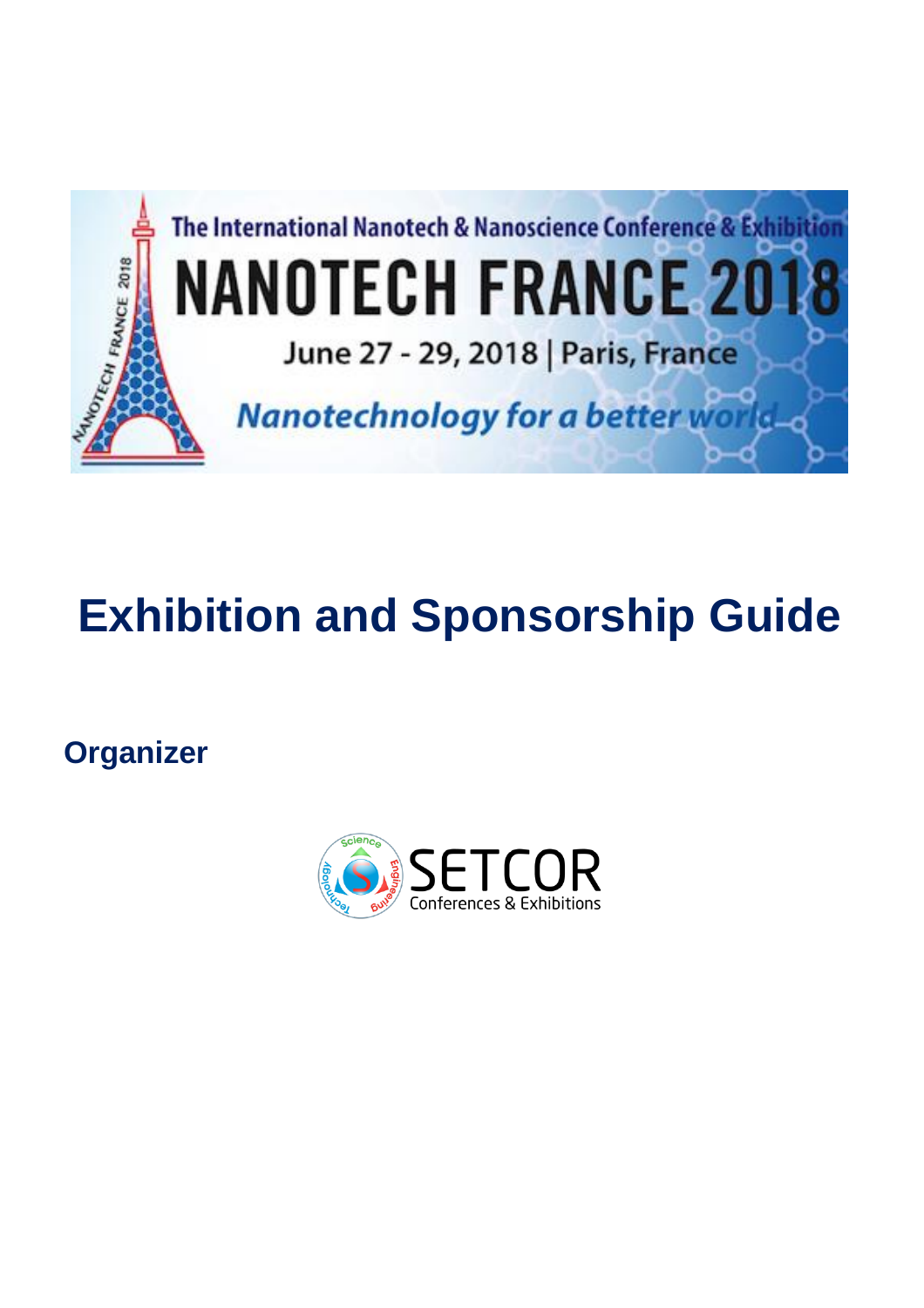# **Introduction**

**[Nanotech France 2018](http://www.setcor.org/conferences/Nanotech-France-2018)** brings together leading scientists, researchers, engineers, practitioners, technology developers and policy makers in nanotechnology to exchange information on their latest research progress and innovation.

Participants from the top international academic, government and private industry labs of different disciplines participate in Nanotech France 2018 to identify new technology trends, development tools, product opportunities, R&D collaborations, and commercialization partners. It is an excellent event for students to meet and discuss with lead researchers. The conference provides an unprecedented opportunity to discover innovation in the area of nanotechnology and new business opportunities. It is among the most important events in terms of international

# **Conference Topics**

The Nanotech France 2018 conference topics include:

#### **Advanced Nanomaterials**

- ➢ Nanoparticles Synthesis and applications
- ➢ Nanocomposites / Bionanocomposites Materials
- ➢ Nanofluids
- ➢ Nanostructured/Nanoporous Materials & devices
- ➢ Nanostructured coatings, Surfaces & Membranes
- ➢ Carbon Nanostructures and devices
- ➢ Graphene
- ➢ Polymer Nanotechnology
- ➢ Soft Nanotechnology and Colloids

#### **Nanoscale Electronics**

- ➢ Nano Electronics and Photonics
- ➢ Memory and logic devices, circuits and architecture for advanced CMOS technologies
- ➢ Beyond and extended CMOS devices
- ➢ spin electronics
- ➢ Sensors based on emerging devices
- ➢ Quantum electronics
- ➢ Neuromorphic architectures
- ➢ Interconnecting nanoscale objects
- ➢ 3D approaches

#### **Nanotech in Life Sciences and Medicine**

- ➢ Bio-Nanomaterials and Tissues Engineering
- ➢ Biosensors, Diagnostics and Imaging
- ➢ Materials for Drug and Gene Delivery
- ➢ Biomarkers and Nanoparticles
- ➢ Cancer Diagnostics, Imaging and Treatment
- ➢ Drug Delivery and Therapeutics
- ➢ Cancer Nanotechnology
- ➢ Nano Robots
- ➢ DNA Nanotechnology
- ➢ Nanotoxicity

regulatory policies and it is open to the participation of private companies. The conference covers all frontier topics in nanotechnology. The conference includes plenary and keynote lectures, oral presentations, and posters sessions, presented by academicians and industrials. The 3rd edition of Nanotech France 2018 will be organized jointly to:

## ➢ **[NanoMatEn](http://www.setcor.org/conferences/NanoMatEn-2018) 2018**

#### ➢ **[NanoMetrology](http://www.setcor.org/conferences/NanoMetrology-2018) 2018**

The three events will be held at the same venue as the **[Biotech France 2018](http://www.setcor.org/conferences/Biotech-France-2018)** which access open to all the events participants.

## **Nanomaterials Fabrication, Characterization and Tools**

- ➢ Synthesis of Nanomaterials Sustainable
- ➢ Nano manufacturing Nanoscale
- ➢ Materials Characterization
- ➢ Modelling and Simulation at the Nanoscale

#### **Nanotechnology for Energy and Environment**

- ➢ Nanomaterials for Clean and Sustainable **Technology**
- ➢ Nanotechnology for Solar Energy Collection and Conversion
- ➢ Energy Storage and Novel Generation
- ➢ Nanotech for Oil and Gas
- ➢ Nano Nuclear Materials
- ➢ Fuels Applications
- ➢ Renewable Energy Technologies
- $\triangleright$  Bio Sources for Materials and Fuels
- ➢ Green Chemistry and Materials
- ➢ Water Technologies
- ➢ Smart Grid

#### **Nanotechnology Safety**

- ➢ Nano Toxicology
- ➢ Risk assessment and management
- ➢ Measurement of health risk
- ➢ Exposure scenarios
- $\triangleright$  Regulation and ethical impacts

#### **Nano Applications**

- ➢ Food Technology
- ➢ Catalysis
- ➢ Military and Defence
- ➢ Aerospace and Vehicle Manufacturers
- ➢ Manufacturing and Construction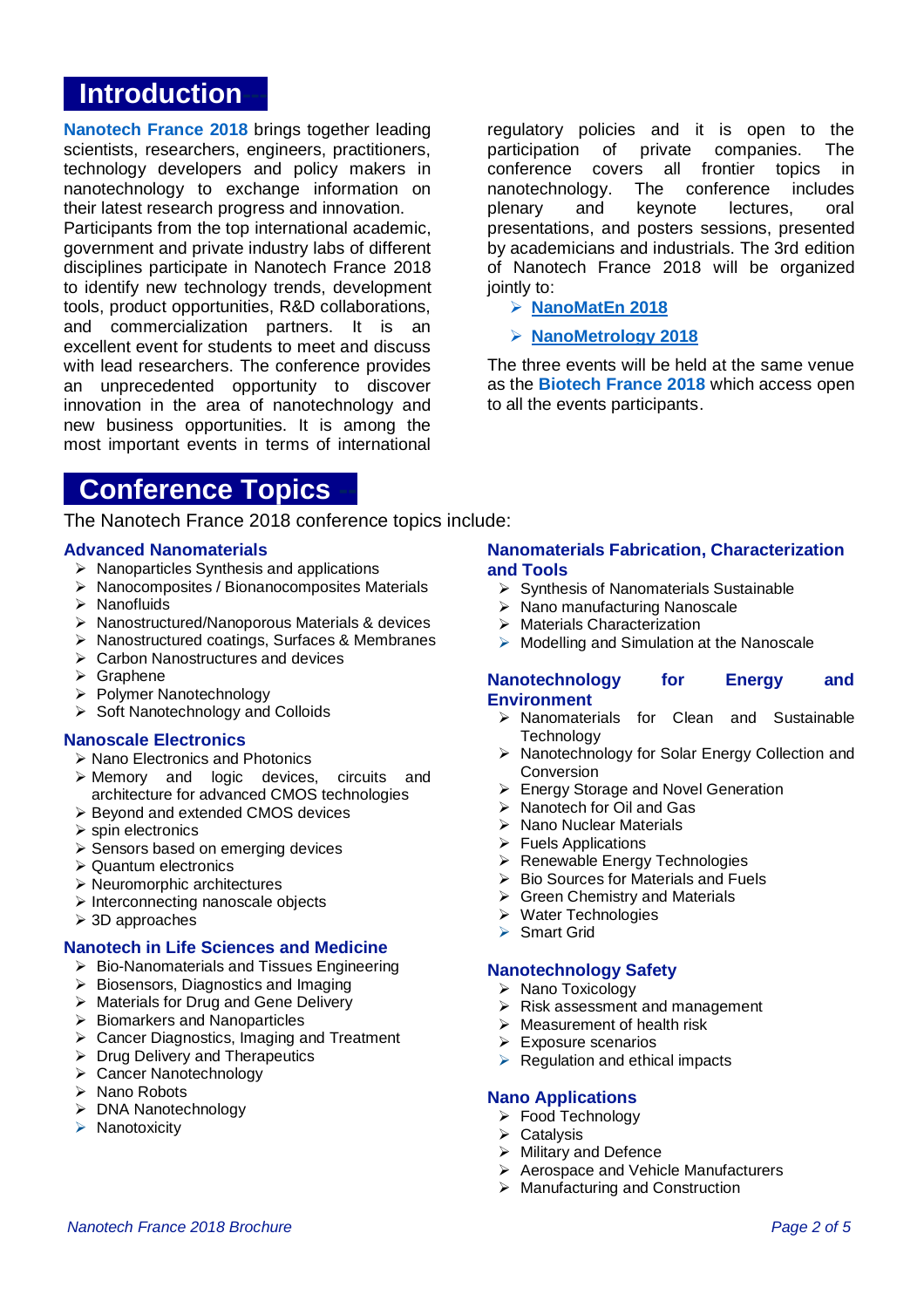# **Sponsorship Opportunities**

## **Why become an exhibitor**

- $\triangleright$  Exhibiting provides a good opportunity to showcase your products and services and meet with key international Nanoscience and Nanotechnology players. This opens new business opportunities for your organization.
- ➢ Establish and strengthen your company's standing within the scientific community and maximize your exposure in the nanotechnology area.

# **Why become an exhibitor**

The Exhibition packages include:

- ➢ Electricity Socket (220V)
- $\triangleright$  Logo of your company in the conference abstract book
- $\triangleright$  Logo, your company's short description and internet link at the conference web

#### site

# **Exhibition Standard Package**

Included with the Exhibition Standard Package:

- $\geq 6$  m2 area with one table and 2 chairs
- $\geq 2$  persons to attend the Exhibitor Stand with Coffee breaks and lunches included.

## **Fees € 2000**

# **Exhibition Plus Package**

Included with the Exhibition Plus Package:

- $\geq 8$  m2 area with one table and 2 chairs
- $\geq$  One free pass for the conference including the possibility to do an oral presentation (Subject to abstract submission) and two persons to attend the Exhibitor Stand (3 persons in total) with Coffee breaks and lunches included.

#### **Fees € 2500**

# **Cancellation Policy**

Your payment less 20 % of the chosen package rate will be reimbursed if a cancellation is received before Feb 26, 2018. 50% of the registration fee will be reimbursed, if a cancellation is received between Feb 27, 2018 and March 31, 2018. No reimbursement will be made after March 31, 2018.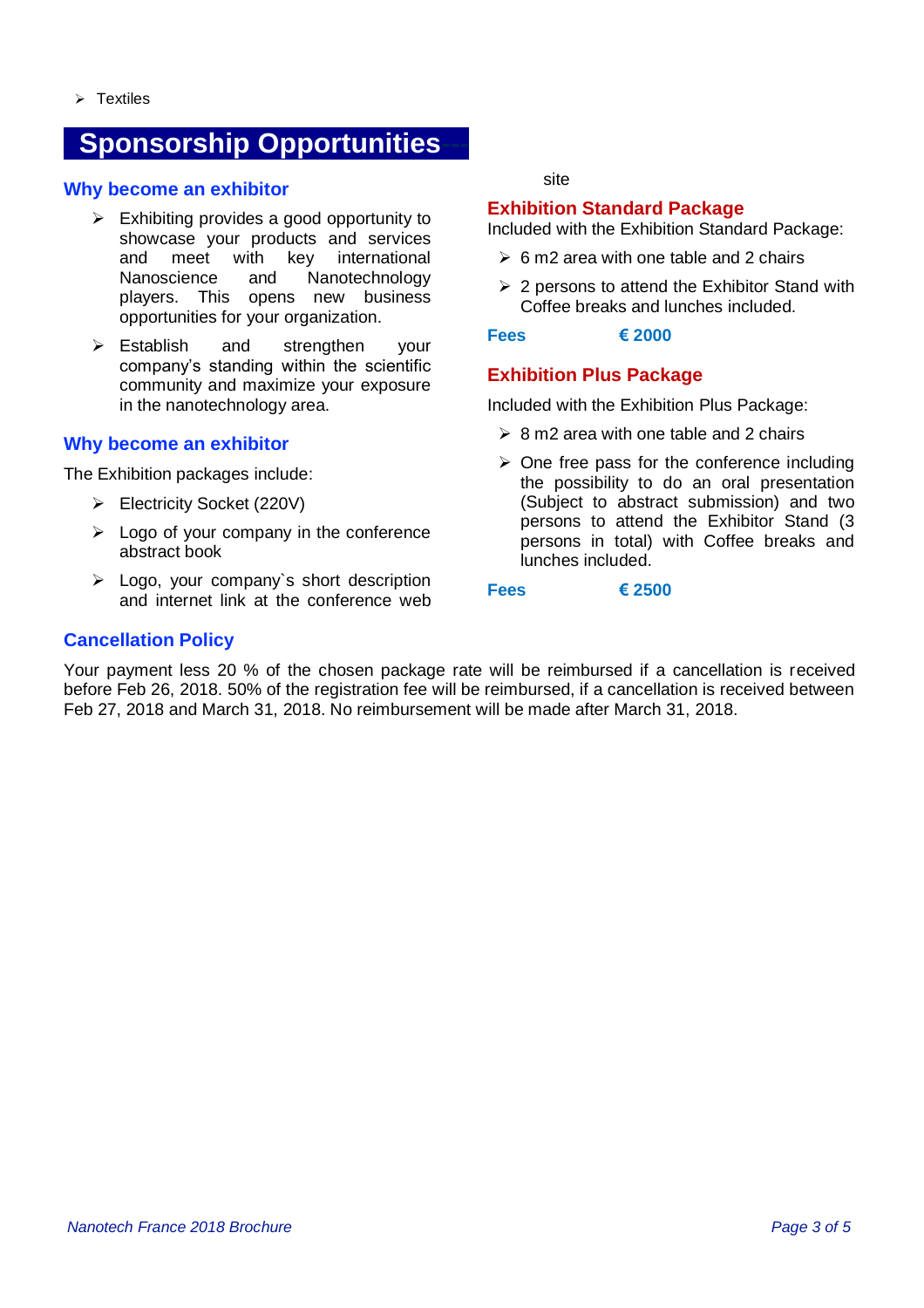# **Sponsorship Opportunities**

|                                                                                                        | <b>DIAMOND</b>   | <b>PLATINUM</b>          | <b>GOLD</b>              | <b>SILVER</b>            |
|--------------------------------------------------------------------------------------------------------|------------------|--------------------------|--------------------------|--------------------------|
|                                                                                                        | € 7 000          | € 5 000                  | € 3 500                  | € 2 500                  |
| Company banner (Roll up) in the plenary session<br>room                                                | ✓                | √                        |                          |                          |
| Company's logo and short description and web link at<br>the conference web site                        | $\checkmark$     | $\checkmark$             | $\checkmark$             |                          |
| Company's logo in the conference program and book<br>of abstracts                                      | $\checkmark$     | ✓                        |                          |                          |
| Company's description in the conference program and<br>book of abstracts                               | $\checkmark$     | $\checkmark$             | $\checkmark$             |                          |
| Advert in the conference program and book of<br>abstracts                                              | Full color page  | $\frac{1}{2}$ color page | $\frac{1}{2}$ color page | $\frac{1}{2}$ color page |
| Speaking Slot in the conference (subject to the<br>approval of an abstract by the scientific committee | ✓                | √                        |                          |                          |
| Exhibition Stand (No shell scheme included)                                                            |                  |                          |                          |                          |
|                                                                                                        | $10 \text{ m}^2$ | $8 \text{ m}^2$          | $8 \text{ m}^2$          |                          |
| Conference passes included                                                                             | 1                | 1                        |                          |                          |
| <b>Exhibition passes included</b>                                                                      | 3                | $\overline{2}$           | $\overline{2}$           |                          |
| Flyer insert in delegates bag                                                                          | $\checkmark$     | √                        |                          |                          |

**\*** Equipment at the charge of the sponsor

# **Additional Sponsorship and Networking Opportunities**

# **Printing on delegate bag Fee: € 3200**

- ➢ Printing of sponsor's mono colour logo of the size 50mmx50 mm on the delegate bag.
- ➢ Listing of your company name and logo in the Conference Program/Abstracts booklet.
- ➢ Listing of your logo company name, short description and link to your company website on the conference website.

# **Sponsor's logo on lanyards Fee: € 2500**

- ➢ Your company logo on the conference lanyard given to each delegate and worn throughout the conference.
- $\triangleright$  Listing of your company name and logo in the Conference Program/Abstracts booklet.
- ➢ Listing of your logo company name, short description and link to your company website on the conference website.

# **Opening Ceremony Fee: € 2500**

- ➢ Opportunity to give a short address at the conference opening ceremony.
- ➢ Your company standard Roll up banner positioned around the Reception area.
- $\triangleright$  Listing of your company name and logo in the Conference Program/Abstracts booklet.
- ➢ Listing of your logo company name, short description and link to your company website on the conference website.
- $\triangleright$  Delegate bag insert with flyer/brochure.
- ➢ 1 free delegate passes to Conference and its concurrent events and activities

# **Registration Desk Sponsoring Fee: € 3000**

- ➢ Your company standard Roll-up banner at the registration desk.
- ➢ Your promotional materials inserted into each delegate bag given to participants on site.
- ➢ Listing of your company name and logo in the Conference Program/Abstracts booklet.
- ➢ Listing of your logo company name, short description and link to your company website on the conference website.
- $\geq$  2 free delegate passes to conference and its concurrent events and activities.